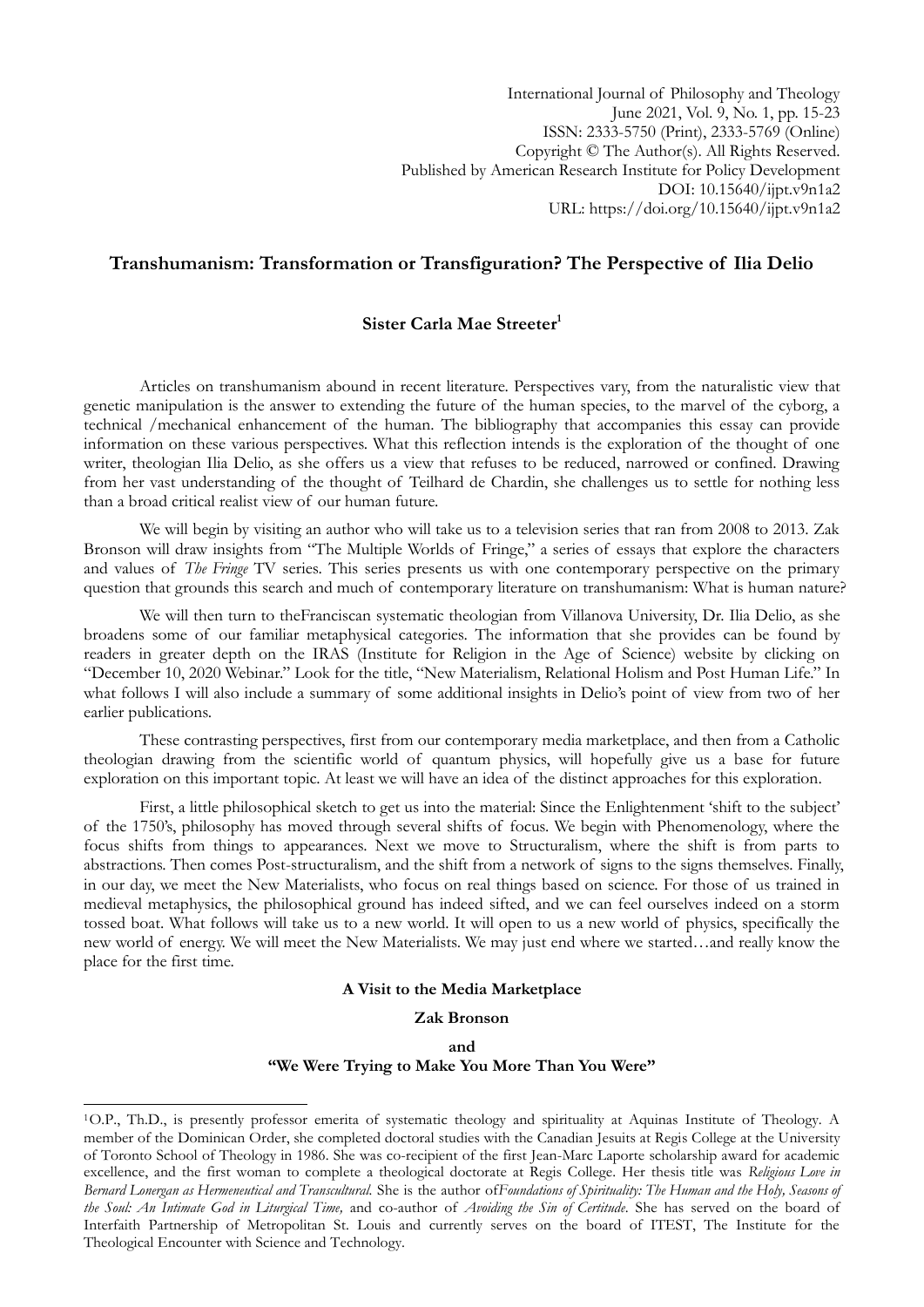# **The Singularity, Transhumanism and Shapeshifting**

Bronson writes:

"In 1993, computer scientist and science fiction author VernorVinge announced the end of humanity. With the rapid growth of technology, Vince predicted that we were quickly approaching the moment in which technology would be able to outperform human intelligence, and at that moment, humanity would cease to exist. According to Vinge, within thirty years (sometime between 2005 and 2030) technology will become so complex that it will no longer be possible to predict its growth. This instant, which he calls "the Singularity…is a point where our old models must be discarded and a new reality rules." At the moment of Singularity, technology will have developed the ability to reproduce itself so quickly that its intelligence will far surpass that of humans. More importantly, at this point, a new vision of humanity - what Vinge refers to as "superhumanity," completely different than its current state – will take place. "We will be in the Post-Human era," Vinge foretells, as the rapid changes in technology inspire a merging of human and machine, leading to the next stage of being.

In the years following Vinge's predictions, a diverse range of scholars including researchers from computer science, mathematics, and philosophy have debated this next stage of human existence. In recent years, the complex changes offered by new technologies, modifications, medications, and genetic engineering have raised profound questions about what it means to be human, or have at least begun to question exactly where the line is to be drawn between human and technological manipulation. For viewers of *Fringe* (2008-2013), these narratives certainly seem familiar. Since its beginning, *Fringe's* emphasis on the scientific manipulation of humanity has addressed the desire to transcend the limitations of human nature, moving into the so-called post-human era. In doing so, the show reveals the complex changes wrought by experimentation, pointing to both the human desire to remake and refashion the limits of the body, and the potential disaster that this manipulation may bring. While transhumanism is often faulted for dismissing the body as mere background to human identity, an image apparent in the portrait of the shapeshifters, I suggest that while addressing the changing nature of humanity in a world of advanced technology, the series "…negotiates tensions within current transhumanist rhetoric and attempts to grasp the complex entanglement of embodied subjectivity."

Lest this text go by us too quickly, I suggest it holds within it several key issues we will be addressing, so I list them here for us to keep them in mind as we move forward:

- These questions about human nature are not new
- The rapid advancement of technology as evident
- The meaning of "Singularity" as a condition beyond human capacity to control
- The new vision of humanity, 'superhumanity,' as completely *different*
- The notion of 'cyborg' as the merging of human and machine
- The ethical line in human manipulation
- The complexity and possible disastrous results of this manipulation
- The desire to transcend the limits of human nature (illness, death, etc.)
- The complex entanglement of embodied subjectivity

It is important that we identify these issues here and keep them in mind, as we will be meeting them again as we explore Ilia Delio's perspective on these issues as they relate to science.

# **The New Materialists and the Human Person**

# **In the Thought of Ilia Delio**

It is clear that our assessment of one group of New Materialists, the transhumanists, will depend on the view of the human personas we move forward. So, this will be the question we will bring not only to them, but to all the New Materialists. What kind of human are you considering?

What is human nature and personhood in the world where we now know that matter and energy are interchangeable, where matter can come as a wave or a particle? What then is consciousness, when it is clear that animals have some form of it? Shall we settle for some kind of pan-psychism? What if matter itself is suggesting that the background of the universe is some kind of "mind" or "consciousness" that is orchestrating it all - a creator and governor of biological evolution? That matter/energy is pointing to a dynamic process going on, a type of fluidity, lawful nature at play if you will? And most mysterious of all, what is holding it all together?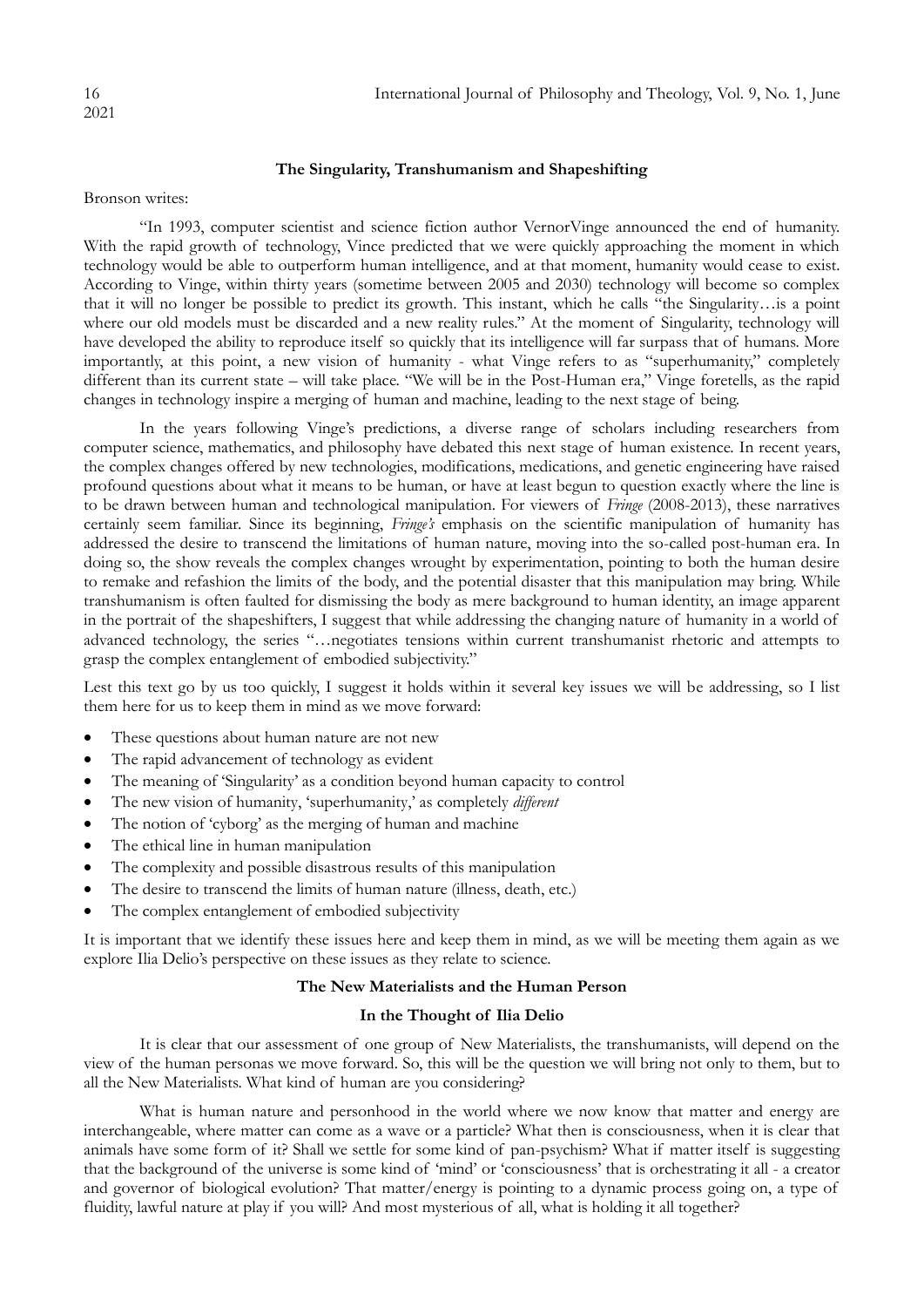#### **The Human Person: A Dynamic View**

The New Materialists will view human personhood as a set of dynamics, a center of identity that shapes the material world and is likewise shaped by it. Human personhood is no long viewed as isolated and autonomous, as static, but whose identity is relationally interacting with the biological, social, political, and transcendent dynamics of the culture that surrounds it.

# **What is a "Cyborg?"**

The complexity of mind (consciousness)/matter in dynamic interplay has introduced the category of the *cyborg*. Drawn from a joining of the terms 'cybornetic' and 'organism,' the term refers to the human as a hybrid of biological evolution and mechanical/electric interaction with fluid boundaries between the two. This interaction is already real in our experience whatever name we give it. (Readers can explore this topic in greater depth in Donna Haraway"s*The Cyborg Manifesto.*)

This fluid and dynamic view of our species in creative interaction with every element of our culture, being shaped by it and shaping it, extends also to our developing understanding of gender, our embodiment, and how we read our western origin myths. It changes our very way of thinking about ourselves with no real fixities, but with constant becoming. It opens up categories beyond a bio-essentialism. In this new more dynamic understanding, our view for example, of gender, becomes post-gender as its boundaries become more fluid, opening up the possibility of viewing gender as more performative than fixed, and including biological, psychological, and spiritual dimensions.

Withthese insights we are entering a world of dynamic connectivity. Our cognition itself, as even Thomas wrote of it, is dynamic (See *Summa theologiae,* ques. 85-89ff.), intelligence being known only in its *act*. Bernard Lonergan, SJ, takes Thomas further in his treatment of the agent intellect in *Insight*, revealing that it is a series of operations. In this new dynamic world, matter itself is not inert. It is dynamic, processing, and relational, responding to culture and shaping culture in its turn. It follows then that technology also is not neutral. It will be what we intend it to be. It is up to the choice of the human person what is to be fostered in this connectivity, and what is not.

#### **Transhuman or Post Human?**

Enter two important distinctions on how this humanness is to be enhanced and perfected: the transhuman and the post human. They are not the same for Delio. The transhumanist is convinced that technology is the key to enhancement, to making the human "different" by living longer, happier, and smarter, even to the possibility of a "mind transplant" resulting in immortality, and even a transhuman democracy bringing peace. The focus is on the individual and resembles the enlightenment enthronement of knowledge as power. It can border on what Delio calls "bio-hacking," the creation of the Nazi *ubermench* or becoming god by technical means. Its vision has objective goals, uses objective knowledge as power, and it is autonomous and anthropocentric. Its voices are mainly male in the literature. The human becomes "something else" beyond its biology.

The second forward move of humanness is advancement to the **post** human person. Its voice in the literature is mainly female. Instead of objective goals it will speak of "emergence and extension." Rather than knowledge as objective and as providing power, it will speak of a "reflexive epistemology." Instead of acting autonomously, it will speak of "distributive cognition and extended embodiment." It is post-anthropcentric, decentralized and communal, viewing subjectivity as extended and emergent. Humanness is a "tool or node" or a prime actor in an entire interconnected network that affects it and which it affects.

For the New Materialist, mind is always material in its form as energy; matter/energy is interactive; nature and culture are interactive systems. The author Giles Deleuse will view the subject as 'infolding and outfolding,' as being 'interior and exterior.' Matter has its own agency as it interacts. These new categories move beyond our usual "binaries." Rather than just being there, matter in its own way is creative. Matter **matters**, because of its agency and interactive capacity through relationality, affects, assemblages, and productiveness. (Lest we think this novel and even radical, we need to recall that Thomas was the master of the "instrumental cause," highly defending its actual causality in relation to the primary efficient cause.)

This view of matter as dynamic offers a new vital and relational ontology. Described as "arboreal or rhizomatic" it is all about connections, prompting the author and physicist Karen Barad to describe it as *agential realism.*(Lonergan refers to *dogmatic realism* as the approach of "Accept what I say because I have the authority/credentials to say it," and *critical realism* as "What I say is credible because I can explain this in relation to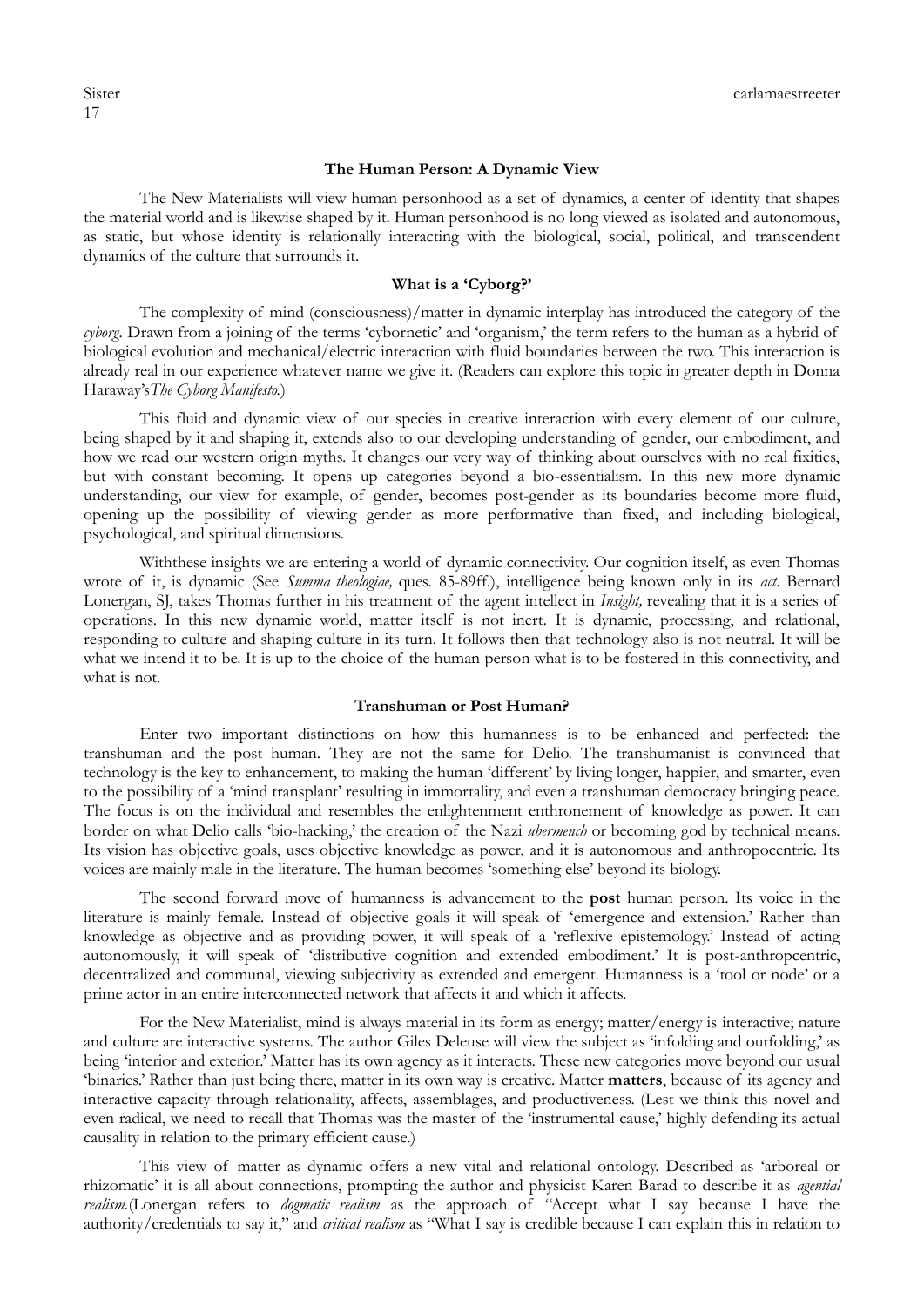empirical evidence.")

This intra-action reveals matter as no longer inert or passive; not the property of the human alone, but as having bilateral mutuality.

Most important of all, in thisontology, *relationship is formative of existence*. Agency is what one is, not something one has.(Interestingly, this resembles Trinitarian theological language, where relationality is precisely the only distinction in God, actually *causing* a total unity or oneness, not opposing it.)

This dynamic perspective of the human encourages nouns to become verbs. We are "worlding" the world, and the world is "worlding" us. Knowing leads to being, and to continual becoming. Our life becomes a continuous dynamic process rather than a static goal of some perfection to be achieved. We are never quite "there" yet. The human subject is no longer materially embedded but "nomatic." The author RosiBraidatti uses this term to describe the human as becoming within social-political transversal lines which she describes as "autopoeisis," tending toward a 'monistic philosophy and panpsychism,' and an 'expanded relational self: the nomatic subject.' The self is more like an assemblage, a cluster of embedded relationships, shifting our cognition from binaries to "rhizomatics." As distinctly human, we bring ethics, choices, values, to the mix. For those of us coming from our beloved and secure metaphysics, we are being led to a new look at an old familiar: the philosophical meaning of our humanness as pure *potency* unfolding*.*

#### **Contrasting Perspectives: Transhuman or Ultrahuman?**

Transhumanists can be reductionists. Delio wants to take us in another direction. Rather than being at odds with technology as imprisoning, Delio believes that "post humans" have a healthy respect for technology as a part of this picture. We might refer to them as "spiritual cyborgs." AI transhumanists in contrast among the New Materialists, can settle for the reductionism that offers technology as a solution because it (falsely) seems to have no limits. We might say that the term "post human" provides a wider context and a much more positive and dynamic view of matter as a vital relational force, a planetary geocentric perspective that can be more inclusive, relating more to a vibrant and expansive incarnational theology and spirituality, provided that this created dynamism flows from an Uncreated Source, Expression and Gifting that we name as Tri-personal Love.

For us to say that this is nothing but 'naturalism' can smack of a premature judgment on our part, keeping us in a world that insists on holding on to familiar binary categories. This more fluid view of matter and energy is reflective of Teilhard de Chardin's writings, specifically his 1919 work *The Heart of Matter*. As an aside, Chardin was under Roman *monitum*(Warning) during his lifetime and forbidden to publish. He gave his writings to a woman in New York City. The woman published them after his death. I wrote the United States Apostolic Deligate in the 70s asking what the state of the *monitum*on Chardin was. He replied that the Church rarely removes a *monitum.*"It just moves beyond it." Recently Benedict XVI is reported to have said, "Today, Chardin is the one to read."

Delio regards Chardin as an early New Materialist of the post human type. He writes of matter→life→energy as revealing Presence→Wholeness→Plenitude. He posits spirit as the heart of matter"s potency, not its binary opposite. He writes not of the cosmos, but of a cosmogenesis, with the Christic Word being the 'what is holding it all together,' a Christogenesis operating with a love energy that is ever transformational, ever coaxing matter to become all that it can be. This is a new hyper-physics, "spacetimemattering." In this ontology, union is first, and being comes from it in a becoming transfigured by the energy of a love that is at the very heart of all matter. This calls for a new synthesis. Deep at the heart of this unfolding is the love that Chardin calls God Omega. God is no longer "out there" but at the very heart of atomic structure as the source of its unfolding.

As Delio explains it, this is no reduction of spirit to matter. This is creation that is continuous, incarnation that is on-going, transcendence at work in immanence, love bringing forth a transfigured cosmos. It is matter as a matrix of consciousness, providing a start for a "sublating," a spirit-driven unfolding while never leaving behind what was before. It attempts to word a relational wholeness taking form and expression in matter, yet more than matter, and distinct yet not separate from matter, forever putting to rest the detached gnostic spiritualisms that have haunted religious traditions, including Catholic Christianity. This process will be completed in, through, and with, the human as embodied.Matter will not be "disposed" of because only the transcendent is important. Thisongoing transformation will be done by God's magnetic power in and through our own human thought and responsible choice. The causal language to describe this ultra-human activity will begin with the reality of a *relationship,*its source in creative union at the heart of unfolding evolution. This organicity of collective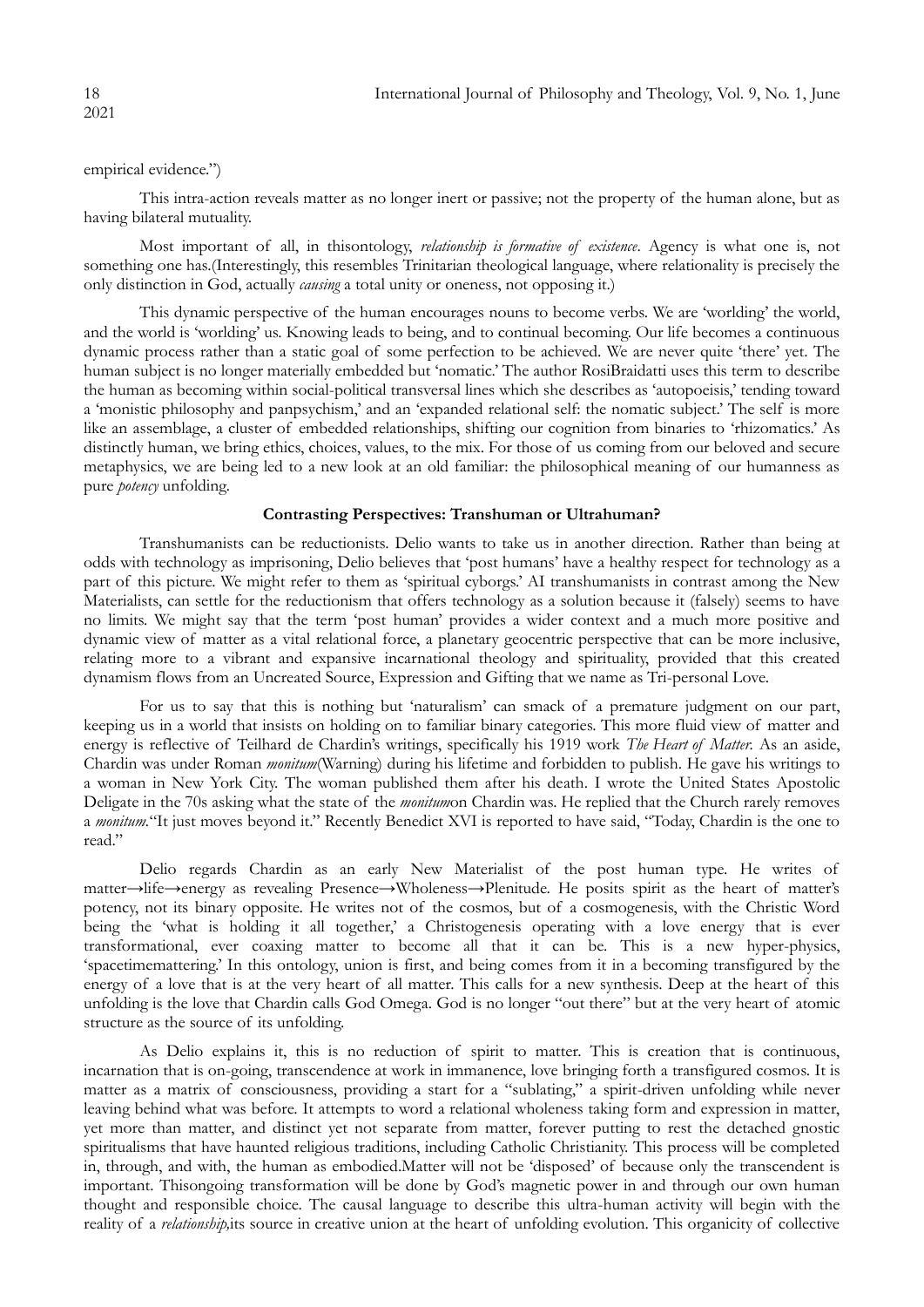magnitude will be nothing short of the transfiguration of matter.Scientifically, transhumanism is just not enough. Theologically, we might be struggling to find new language for the New Jerusalem, and indeed human transfiguration.

John Haught was the respondent to Delio in the webinar where these distinctions were made. His concern, well taken, was that human uniqueness not be lost, in particular the presence of the transcendental precepts Bernard Lonergan revealed as the dynamism operative in human consciousness: Be attentive to your experience; Be intelligent in your questioning for understanding; Be reasonable in your judgment of fact; Be responsible in your judgment of value and the action it prompts.This invites us to the moral implications.

#### **Other Input by Ilia Delio**

In earlier publications by Ilia Delio, ("What would Teilhard say? Evolve or be annihilated," Global Sisters Report, *National Catholic Reporter*, 2017, and "Religion, Transhumanism and the Vision of Teilhard de Chardin," N.D.) we are challenged with an expansion of some of these insights.

The first of these, written in 2017, addresses a 1953 article by Chardin titled "The Agony of our Age: A World that is Asphyxiating." Delio points out that already back then Chardin saw that "…after eons of slow expansion, the human species has entered a phase of compression." Noting that "There are too many of us in too little room," he cautions that a drastic restriction of reproduction or a mass migration to another planet is not the answer. The answer lies in the one thing we as a human species hold together: the future, and we must allow this reality *to engage us together.* This will mean the shift to an evolutionary world view, that change is integral to life.

We are indeed becoming something that is not yet seen or known. We are not static or fixed. To live in evolution, Delio writes, is to let go of structures that prevent convergence and deepening of consciousness and assume new structures that are consonant with creativity, inspiration and development. Understanding that there is a constant urge in nature to transcend toward higher levels of complexity (degrees of relationship) and consciousness, Delio sees this as the way forward.

Convinced that we are only beginning to learn how to think as people in evolution, she states that two main systems stifle this shift: religion and education. Dogmatic realism convinces many that we need to remain "in the ways we have always done it" whether our faith systems are confined to old cosmologies and entrenched doctrines or operating in education on outdated scientific principles. It is no wonder, Delio says, that evolution frightens us if we are thinking out of old boxes and praying to old gods. Yet the younger generation, those born after 1985, are thinking differently. Because of their networks and social media sites they think in terms of connections and communication more than across the lines of the ontological distinctions we have preferred. They believe we can really use our gifts to change things. This is evolutionary thinking. Rather than remaining stable, fixed, tribal and nationalistic, they seek convergence, shared space, shared resources, shared policies and shared power.

Remarkably, the central key to this change is the quiet but steady dialogue going on among world religions. Delio believes, with Chardin, that once religious boundaries become permeable, like human cells, a new consciousness is emerging of the oneness of the human community. This growing awareness is putting into effect a new spiritual dynamic toward solutions to world problems. Pope Francis is moving in this direction by his latest encyclical *Fratellitutti* where he calls the world to a new sense of human community. Delio quotes the late Thomas Berry, who summed up the challenge of our times in a single sentence: "We will go in the future as a single sacred community or we will all perish in the desert." And God? It is this Holy Mystery, at the heart of this unfolding toward what we shall be, that despite our fear is irresistibly drawing us into the future. This God *is* the future.

# **What Shall We Be?**

The second and final source we will consider from Ilia Delio deals with a further clarification of Chardin's Christocentric view of the transhuman and its contrast with what is known as Artificial Intelligence (AI) Transhumanism.

Delio explains the source of the term "transhumanism" as used first in 1950s by Julien Huxley, brother of Aldous Huxley. Aldous was a friend of Chardin, although they differed greatly on whether evolution had a direction. Early use of the term before distinctions were made, was based on the belief that humans needed to rescue their biology from evolution"s blind process by the use of science and technology to overcome biological limitations. The reason Julian could dialogue with Chardin was his distinct corporate view of transhumanism. By 1979 he sees it as a positive step for the whole of humanity rather than as mere individual perfection or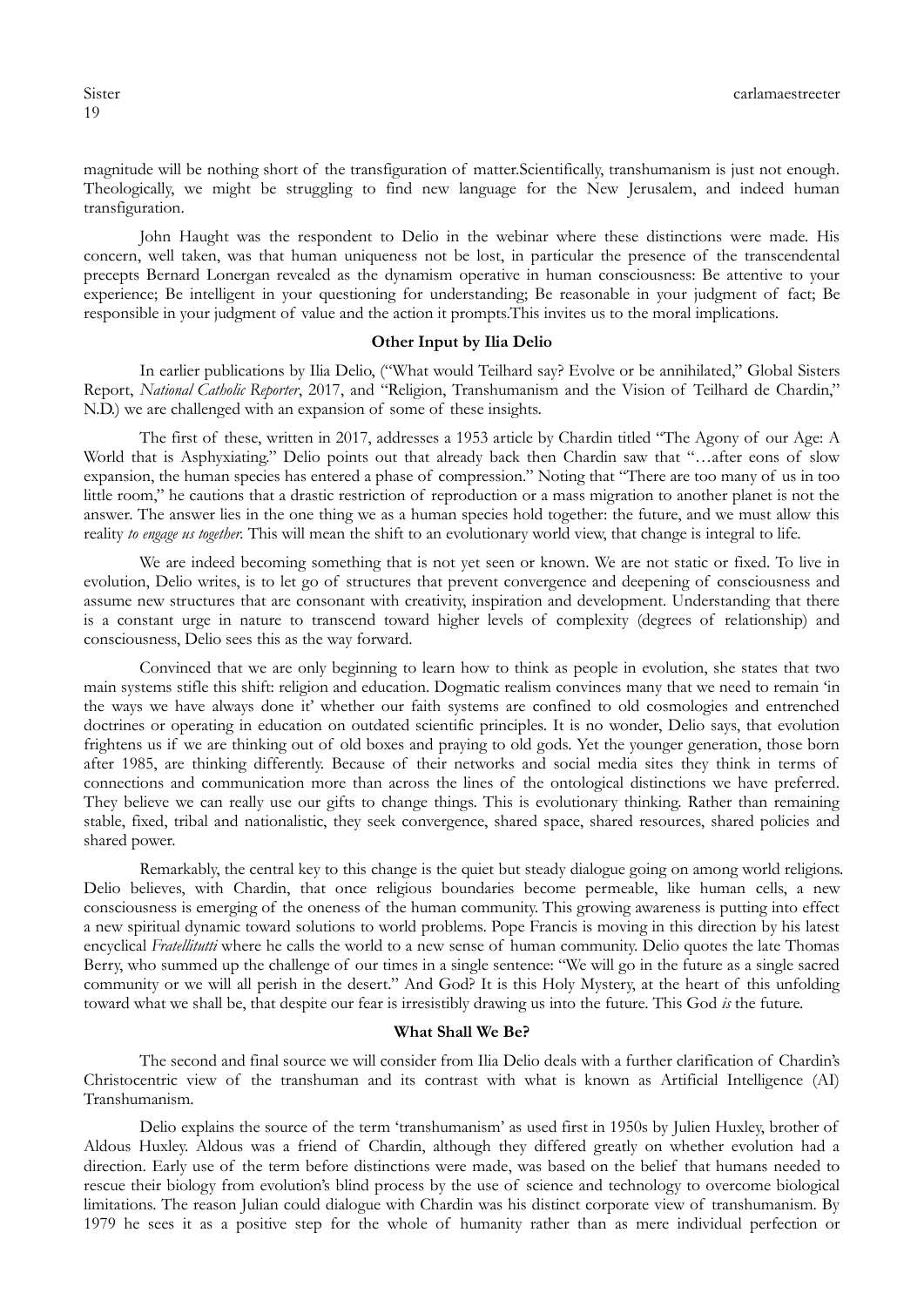#### enhancement.

On the dark side, because evolution involves suffering and death, and because these early thinkers wanted to leave biological limitations behind and replace them with technological solutions, they were in fact aiming to end the evolution of organic life.

They had lost the understanding that *techne*for the Greeks, was originally a domestic science that enhanced human life in its daily tasks. Delio points out that author David Noble stresses that technology and religion developed together. The human as *imago Dei* expressed this reality by an ongoing dialogue with the material universe. The goal of this dialogue was to provide more space for prayer as was sought in the monasteries.

Historians of transhumanism such as Nick Bostrom, proclaim that modern science has dispenced with medieval religion. God became unnecessary. This inadequate view overlooks the immense contribution medieval figures made to the development of modern science. The work of Robert Grosseteste (d. 1253) and Roger Bacon (d.1292) saw science as a service to theology, preparing the world for the Second Coming. The Black Death (1347- 50) added to this conviction. The stark reality of suffering and death contributed to the development of practical science. Technology advanced in light of religious beliefs rather than as a substitution for them.

In our own day, the prevalence of war and the steady rise of totalitarianism gave new rise to the development of technology. The computer appeared on the scene through the genius of Alan Turing, a British intelligence officer who developed it to break German codes. Within fifty years, computer-based technology has become the principle organizer of modern life. Again the critical question arises: Can technology now fulfill what religion promises? In the past the ancients wrestled with the question of being. Today we grapple with technology which is increasingly attempting to define being. Technology is more and more attempting to define the human person.

Critical in addressing this growing possibility is the application of technologies to improve individual human bodies. Thinkers such as Ray Kurzweil anticipate virtual life where the bodily presence of human being will become irrelevant. AI will prevail, even outwitting death, thus making us totally machine-dependent. We become software rather than hardware, our identity based on an evolving "mind-file." Margaret Wertheim writes of a philosophical shift: from reality constructed of matter and energy to reality constructed on information – a veritable reincarnation of medieval dualism, a *cybergnosticism.* The physical world is again impure or inefficient; information is purer and more spiritual. The seduction is complete. In biological evolution nature mutually interacts with the species; in technological evolution, species controls nature. In this twisted scenario, we who were once people of the earth have become people of the screen.

We are in danger of creating a new dualism of mind and body, matter and spirit that opposes the whole ecological movement of interrelatedness. Author Ronald Cole-Turner calls this a pelagian lure that "offers the illusion of a managed grace." It is a self that can fix itself up without changing itself. Technology is not out of control because it is a real power, Cole-Turner states, but because "we cannot control what is supposed to control it: namely, ourselves." The clear presence of a selfish urge to control cannot be denied.

Alfred Kracher writes that nature offers healing even though it can also frighten. This fright serves the purpose of awakening in us our dependency on God, on the earth, and on other people.He also says that "a planet ruled by predictability where all contingency is eliminated is also a planet dominated by unchecked evil." These AI transhumanists are willing to sacrifice the organic whole at the expense of perfecting the human. By artificially eliminating human limitation we cut ourselves off from the rich depths of evolving life.

# **Chardin and the Christian Ultrahuman**

Delio now offers an alternative. But she, along with authors Eric Steinhart and David Grumett, suggest that Chardin can only be called a "transhumanist" with careful qualifications. Two important points distinguish Teilhard from AI transhumanists:

- The location of transhumanism *within* evolution, and
- The vitality and openness of matter to spirit and ultimately, Uncreated Spirit.

These two differences not only distinguish Chardin from all AI transhumanists but enable him to describe the evolutionary humanism that engages life for the whole cosmos. Understood correctly, these distinctions can not only bring depth to long held Christian beliefs, but dispel the threat of a new cybergnosticism or dualistic pelagianism.Delio develops each of the following positions from her vast knowledge of Teilard de Chardin's writings: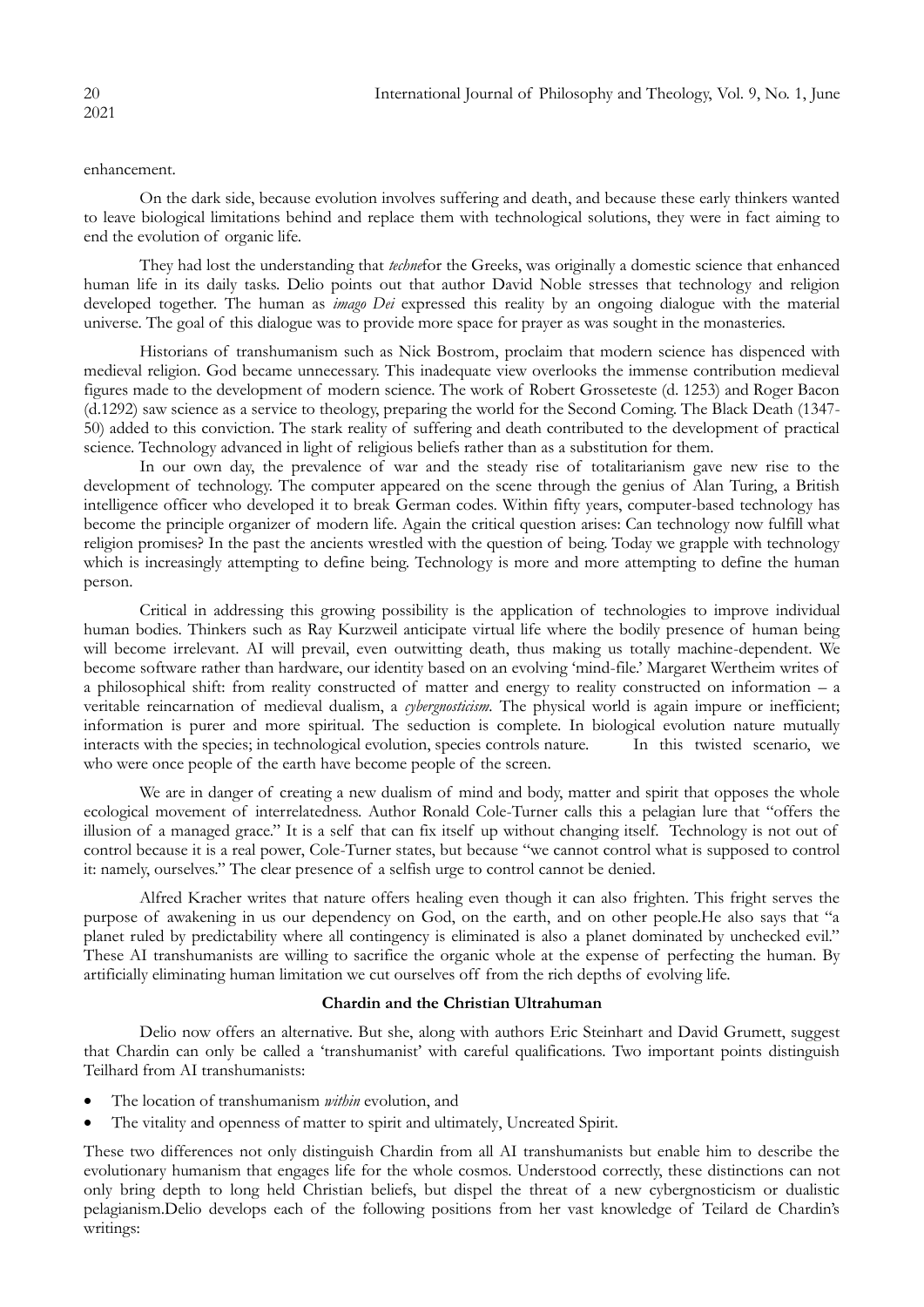# 21

- The ongoing development of the human for Teilhard is an evolutionary process with religion at its core.
- Technology has an important role in the progression of evolution.
- Evolution is not a blind random process, but has meaning, purpose, and a direction.
- It is a process of creative union, a progression toward increasing consciousness active at all levels of reality.
- Matter and consciousness are not two substances or two different modes of existence but two aspects of the same energy/matter cosmic 'stuff.'
- Evolution of the mind is linked with the concept of physical and psychic energy.
- The *within* is the mental aspect and the *without* is the physical aspect of the same cosmic "stuff."
- Because we rise from the process, the human person is integrally part of evolution, but in *reflecting* on the process we stand apart from it.
- Reflection is "the power acquired by a consciousness to turnin upon itself, to take possession of itself *a an object*…no longer merely to know, but to know that one knows."
- The human person is evolution become conscious of itself.
- The human person is "the point of emergence in nature, at which this deep cosmic evolution culminates and declares itself."
- Evolution is the unfolding of consciousness through the dual process of complexification and convergence.
- The evolutionary vigor of humankind can wither away if we should lose our impulse, or worse, develop a distaste for ever-increased growth in complexity-consciousness.
- The risen Christ is the unifying influence in the whole evolutionary process, a centrating factor that holds the entire process together and moves it forward toward greater complexity and unity.
- Christ is the future fulfillment of the whole evolutionary process, the centrating principle, the pleroma, and the Omega Point where the individual and collective adventure of humanity finds its end and fulfillment; where the consummation of the world and the consummation of God converge.
- The future of evolution is "the mysterious synthesis of the uncreated and the created– the grand completion of the universe in God."
- Because of this goal and direction, transhumanism can only be considered adequately within this larger direction.
- Internal forces can thwart the direction of evolution toward the Omega Point.
- The solution is not "an improvement in living conditions" but that the inner pressures of history become a catalyst for evolution toward more being.
- The evolutionary ascent of human beings occurs in stages; we have reached the end of the "diversity" stage and are entering the contracting or "unifying" stage – that of mega-synthesis.
- Contrary to Darwin, this will not be determined by "survival of the fittest" but by our own capacity to converge and unify.
- A planetary neo-envelope will begin to emerge; the plurality of individual reflections grouping themselves together and reinforcing one another in the act of a single unanimous reflection.
- This noosphere is a psycho-social process *essentially linked with the biosphere* in which it has its root, yet is distinguished from it, a new stage for the renewal of life and not a radical break with biological life.
- Humankind"s combined achievements are forming a global network of collective mind, a collective consciousness which preserves and communicates everything precious, active and progressive contained in earth"s previous evolution, the natural culmination of biological evolution, not a termination of it, an organic whole, irreducible to its parts, and destined for some type of superconvergence and unification.
- Computer technology extends the outreach of human activity but it depends on how humans direct psychic, spiritual energy needs and powers.
- The convergence of human and machine intelligence creatively completes the material and cerebral sphere of collective thought.
- Evolution effects a greater unification of the whole in and through the human person who is the growing tip of the evolutionary process.
- The perfection of being will not come through artificial means; not through *well being* but a hunger for *more being*; it is upon its point of spiritual concentration, not its material arrangement, that the equilibrium of humanity biologically depends.
- Psychic energy advances to an ever more reflective state, giving rise to an "ultra" humanity.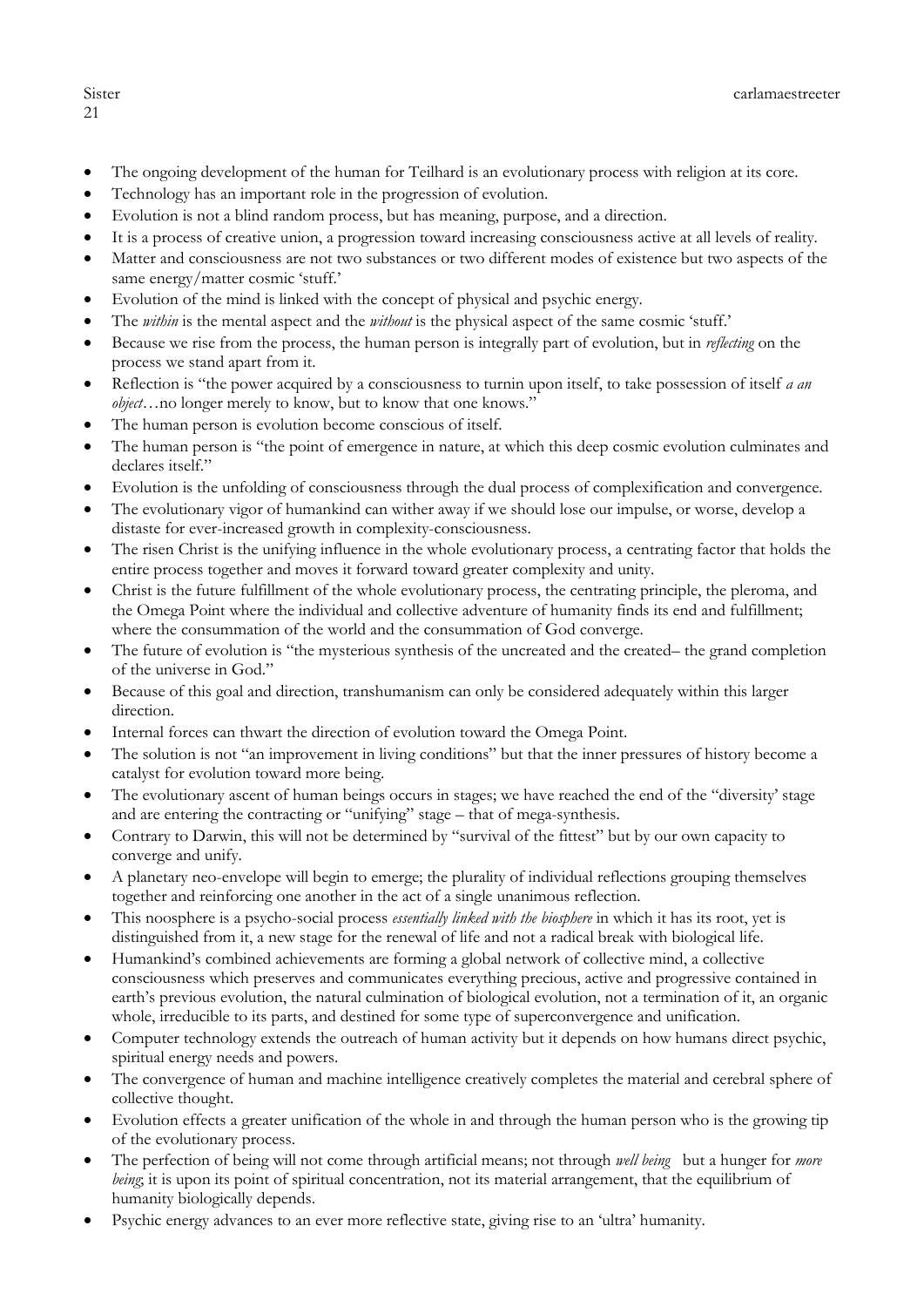- The noosphere is a superconvergence of psychic energy, a higher form of complexity in which the human person becomes not *obsolete* but acquires more being through interconnectivity with others; a medium of collective consciousness that enhances more being. It is *hyperpersonal.*
- The value of science is only for the deepening of spirituality, since knowledge increases mind and mind deepens spirit; without this relationship science is insufficient to effect the transition to superconsciousness. What is needed is a heart to heart.
- Integral to the noosphere is the role of love and "the rise of our inward horizon of a cosmic spiritual center…the rise of God."
- The evolution of noosphere brings forth a new collective consciousness that enables a more profound union in love and thus a deepening of being that reflects more unified soul and greater wholeness. Evolution is the process of unfolding consciousness. (For AI transhumanists, consciousness is a mere epiphenomenon in the evolutionary process.)
- Ultimate knowing is love which draws together and unites in such a way that new complexified being transcends individual being; it is the emerging body of Christ.
- The evolution of the noosphere and the emergent ultrahumanity is fundamentally religious in nature. Christ is the Omega Point, the goal of the universe and the evolver in its convergence toward unity.
- The new level of global mind is the emergence of Christ because the human person is "the arrow pointing the way to the final unification of the world in terms of life."
- Technology advances noogenesis but noogenesis continues christogenesis, the possibility of a new global unity in love through a collectivization of consciousness.
- The noogenic Christ would in future bring about "a general convergence of religions upon a universal center of unity who fundamentally satisfies all religions."
- The endpoint is not technology or techno sapiens; it is Omega, the total unification of being-in-love.
- The transhuman is the ultrahuman, the deepening of a being in love.

# **Final Thoughts**

First, AI transhumanists seek to replace biological evolution and religious beliefs with technology. In doing so they disconnect matter and the life of the spirit. Because the Uncreated Spirit is the source of the energy that is the human spirit, evolution is religious to the core.

Second, because technology is the product of human intelligence, it serves a vital role in the present stage of human advancement. It will be vital as religions meet and dialogue, drawing closer together than they have ever before in human history. Yet the next stage of evolution is not dependent on technology but on the very power of those religions uniting.

Third, because evolution is not a mechanical process of inert matter but a dynamic unfolding of life, spirit and consciousness, organic matter becomes the means for the spirit to deepen and complexify. We are given a deeply incarnational view of the evolutional process. Once again, religion is not outside the realm of technology but integral to its very purpose and development. Evolution proceeds towards the Omega Point not by information or enhancement of the individual but by the convergence of humanity and the deepening of relationships in love.

With this synthesis, and with distinctions between AI transhumanists and ultrahumanists, Delio has provided us an alternate perspective, a wider context to read current writings on transhumanism.

This conversation has just begun. It is our challenge to dialogue our way to an ever clearer understanding. We have begun, and perhaps fear is the only thing that can silence us.

# **Bibliography on Transhumanism**

ITEST Bulletin, Spring 2021.

Boland, Donald. "Transhumanism," "Transhumanism II: The Significance of Artificial Intelligence," 2020. Unpublished Papers with reviews of several articles. "Essays Moral and Metaphysical on Current Controversies," (About Euthanasia, Birth Control, Gender Fluidity, Climate Change and Liberalism, Communism and Capitalism and Scientism, Technologism and Evolution), Unpublished Paper, 2020. "Definition of Transhumanism," Unpublished Paper, 2021.

Bronson, Zak. "We Were Trying to Make You More Than You Were" The Singularity, Transhumanism and